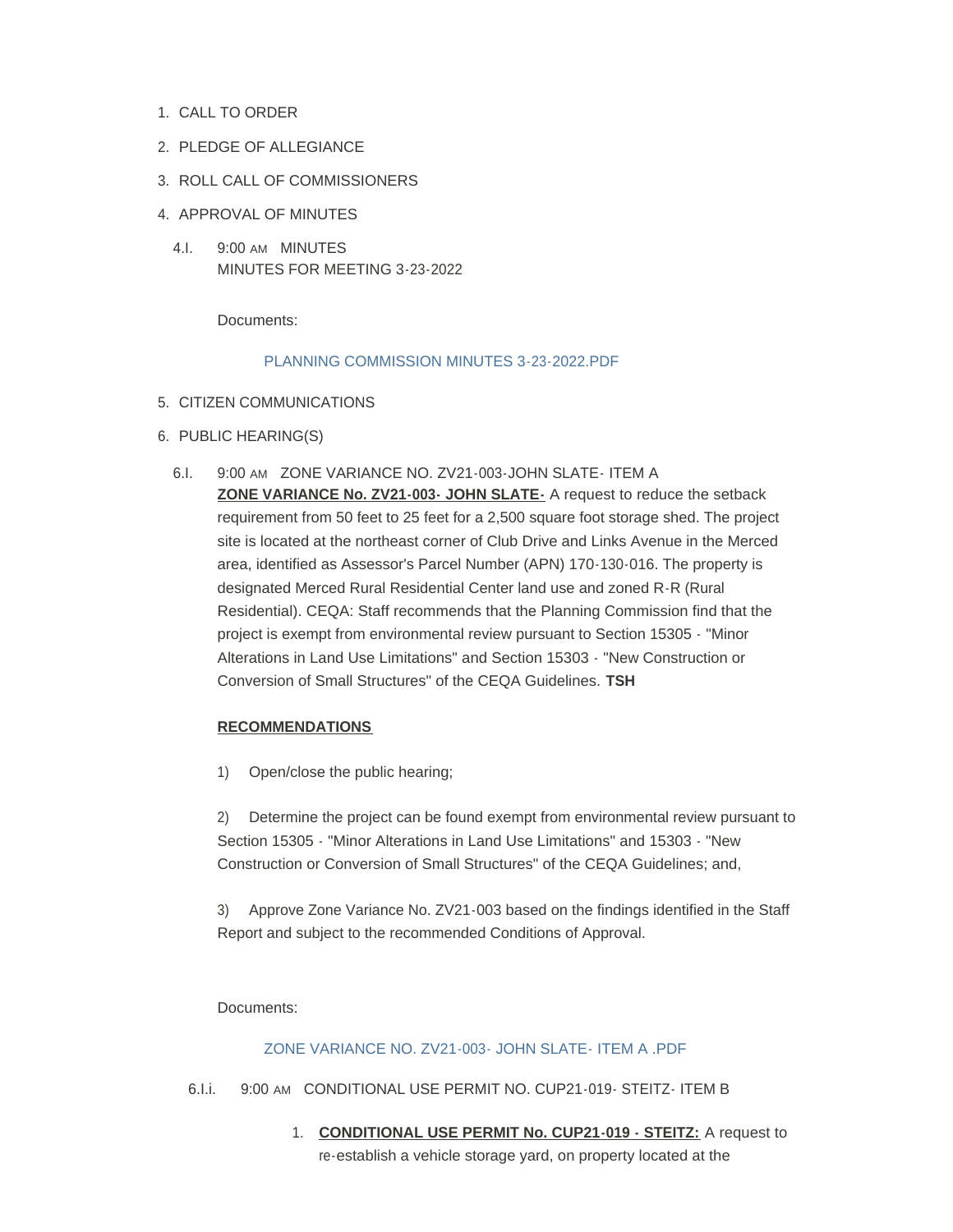southeast corner of Highway 33 and Azusa Road, also identified as Assessor Parcel Number (APN) 085-260-049. The property is located in the Rural Center of Dos Palos Y, is designated General Commercial land use in the General Plan, and zoned C-2 (General Commercial). CEQA: Staff recommends the Planning Commission find the project exempt from environmental review pursuant to Section 15301 - "Existing Facilities" of the CEQA Guidelines. **DL**

#### **RECOMMENDATION(S):**

- 1. Open/close the public hearing;
- 2. Determine the project can be found exempt from environmental review to Section 15301 - "Existing Facilities "of the CEQA Guidelines; and;
- 3. Approve Conditional Use Permit No. CUP21-019 based on the findings identified in the Staff Report and subject to the recommended Conditions of Approval.

Documents:

# [CONDITIONAL USE PERMIT NO. CUP21-019-STEITZ-](https://www.countyofmerced.com/AgendaCenter/ViewFile/Item/1819?fileID=20668) ITEM B. .PDF

6.I.ii. 9:00 AM CONDITIONAL USE PERMIT NO. CUP22-001-MARIO PONCE- ITEM C **CONDITIONAL USE PERMIT No. CUP22-001 - MARIO PONCE:** A request to establish a tire repair, sales, and installation shop in an existing commercial structure, on property located at the northeast corner of Highway 33 and Azusa Avenue, also identified as Assessor Parcel Number (APN) 085-240- 040. The property is located in the Rural Center of Dos Palos Y, is designated General Commercial land use in the General Plan, and zoned C-2 (General Commercial). CEQA: Staff recommends the Planning Commission find the project exempt from environmental review pursuant to Section 15301 - "Existing Facilities," of the CEQA Guidelines.**- DL**

## **RECOMMENDATIONS:**

1) Open/Close the public hearing;

2) Determine the project can be found exempt from environmental review pursuant to Section 15301

"Existing Facilities" of the CEQA Guidelines; and,

3) Approve Conditional Use Permit No. CUP22-001 based on the findings included in the Staff Report and subject to the proposed conditions of approval.